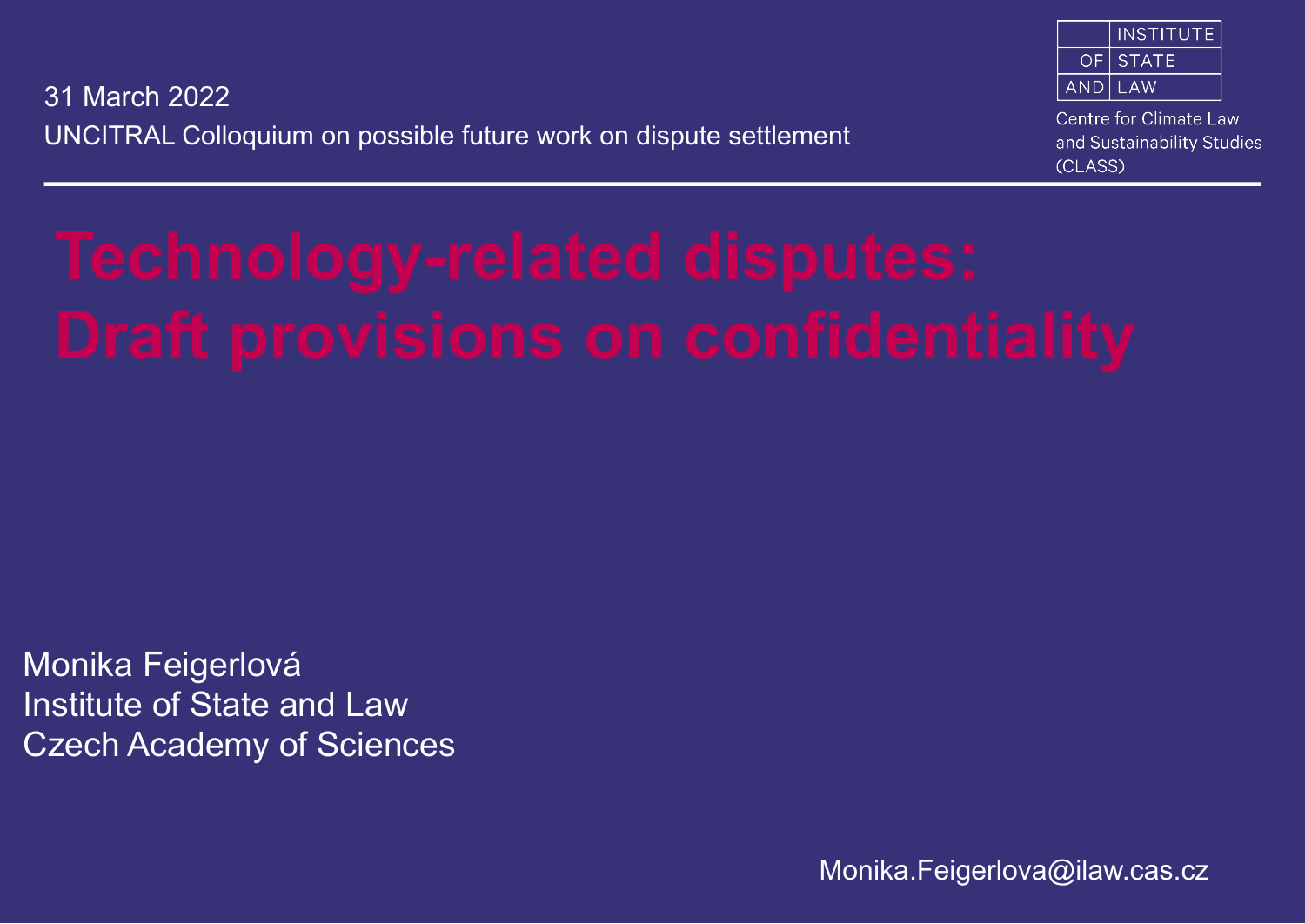### **Importance of confidentiality**



**Centre for Climate Law** and Sustainability Studies (CLASS)

**87% of respondents:** 

**confidentiality in international commercial arbitration is of importance**

**Most respondents:** 

**confidentiality should be an optout, rather than an opt-in, feature** 

**27% of respondents:** 

**cybersecurity measures were used in more than 50% of their cases over past 3 yrs** 

2018 International Arbitration Survey: The Evolution of International Arbitration (Queen Mary, White & Case) 2021 International Arbitration Survey: Adapting Arbitration to a Changing World (Queen Mary, White & Case)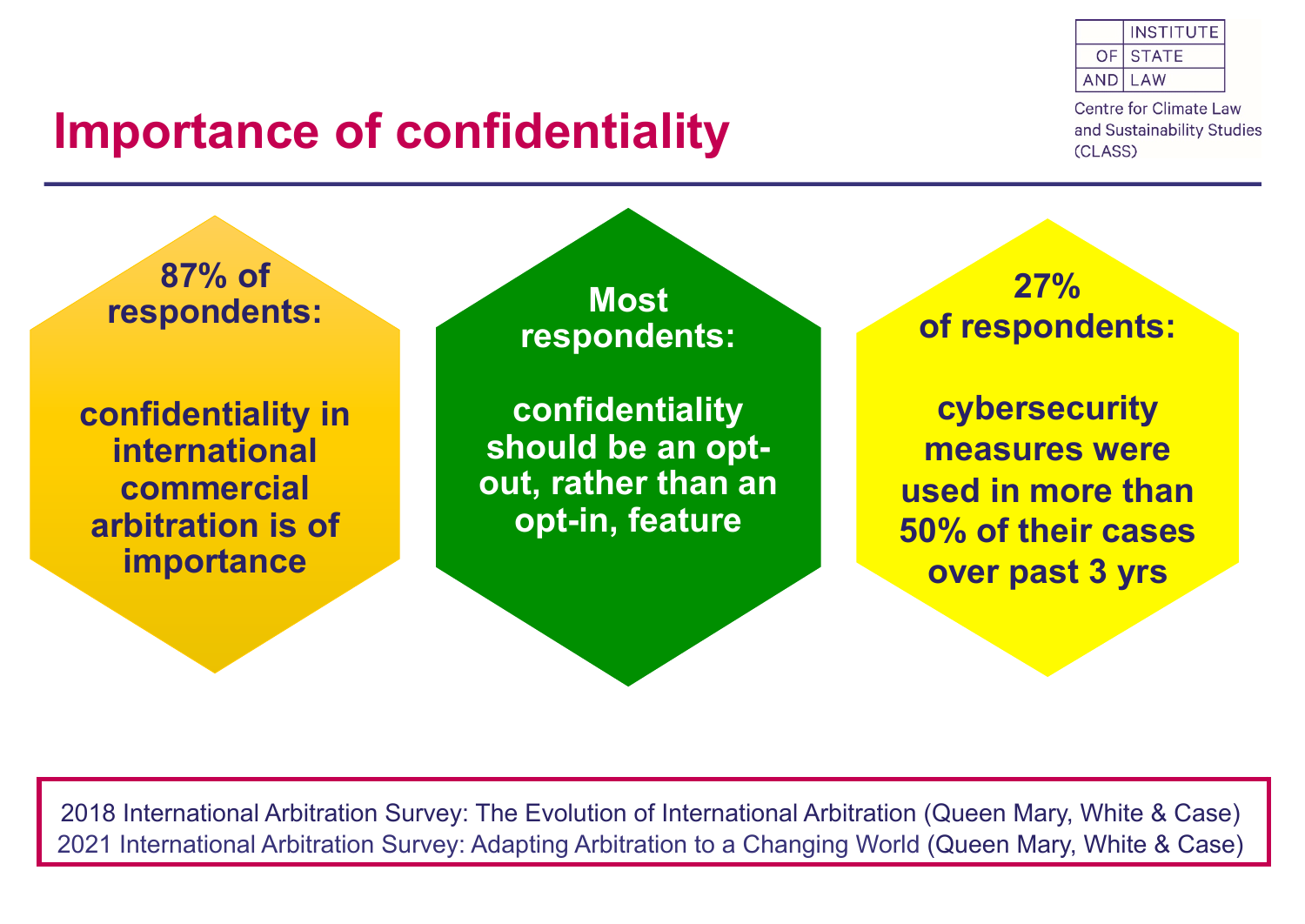

**Centre for Climate Law** and Sustainability Studies (CLASS)

# **Confidentiality obligation**



- Party
- **Arbitral tribunal**
- Third party (expert, witness)
- § (Arbitral Institution)
- **Applicable national law**
- § Arbitration Rules
- **Confidentiality Agreement**
- Order of the tribunal, protocol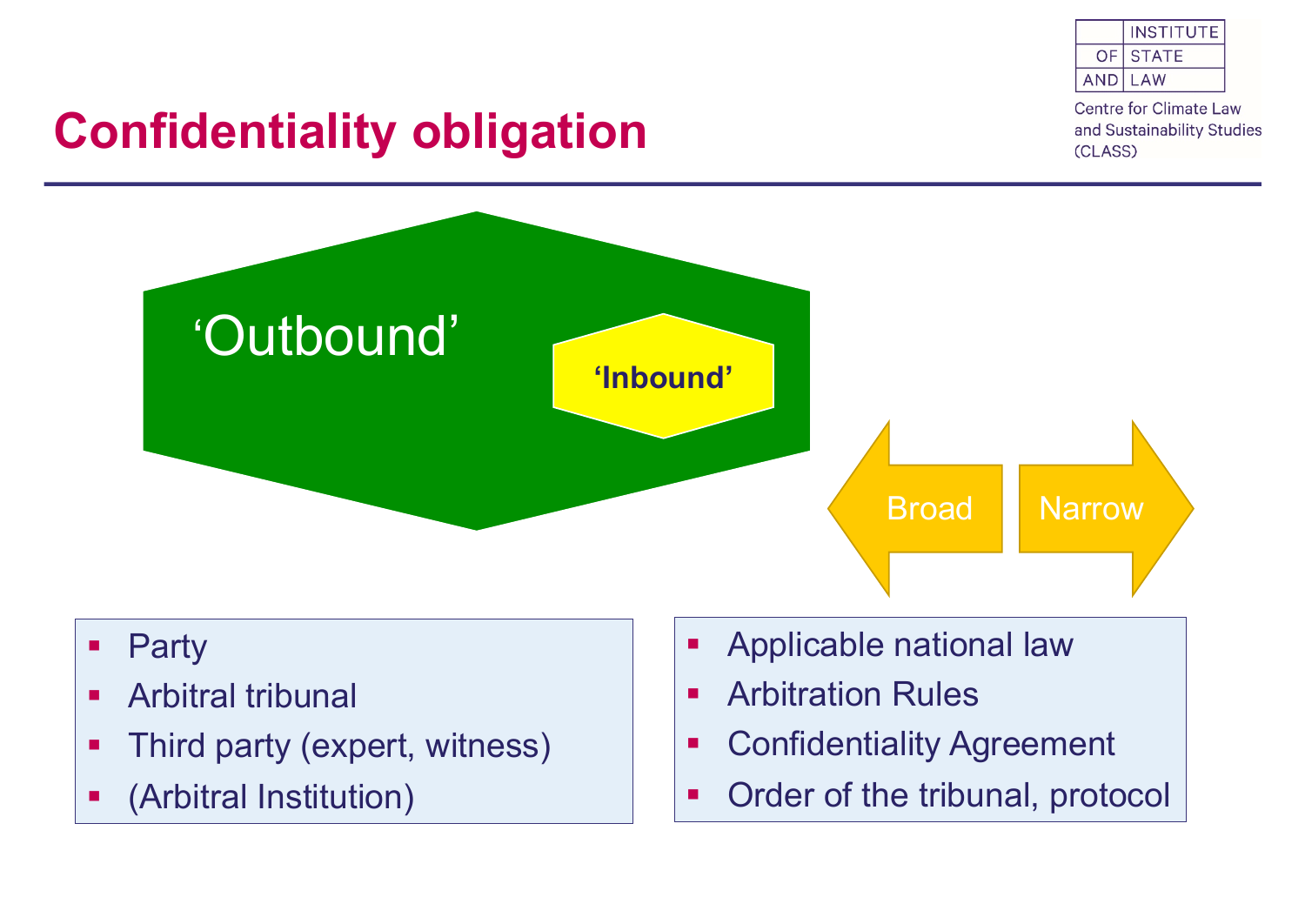

## **'Outbound' confidentiality**

#### **Draft provision 6**

1. Unless expressly agreed otherwise, the parties undertake to keep confidential all awards and orders in the arbitration, together with the existence of the arbitration, all materials produced in and/or generated during the proceedings which are not otherwise in public domain, including materials created for the purpose of the arbitration and all other documents or evidence given by a party, witness, or expert, except and to the extent that a disclosure may be required:

(a) to enforce or challenge an award in legal proceedings before a judicial authority or to pursue a legal right;

(b) to comply with the provisions of the laws of any state, which are binding on the party making the disclosure;

(c) to any government body, regulatory body, court a tribunal where the party is obliged by the law to disclose the abovementioned information; or

(d) to a professional or any other adviser of any of the parties, including any potential witness or expert.

2. The undertaking in paragraph 1 also applies to the arbitrators, and any person appointed by the arbitral tribunal, including any expert, and any administrative secretary to the arbitral tribunal. The parties shall seek the same undertaking of confidentiality from all those that it involves in the arbitration, including but not limited to any authorized representative, witness of fact, expert, or service provider.

3. The deliberations of the arbitral tribunal shall be confidential. The parties shall acknowledge this confidentiality and undertake to protect it.

4. The arbitral tribunal may take appropriate measures and sanction a party through an order or an award if a party breaches the duties in this draft provision.

5. A party intending to make disclosure in accordance with paragraph 1 must within a reasonable time prior to the intended disclosure notify the arbitral tribunal and the other parties (if during the proceeding) or the other parties (if the disclosure is after the conclusion of the proceeding) and furnish details of the disclosure including the reasons for the disclosure.

4. The duties in this draft provision shall survive the termination of the proceedings.

5. The arbitral tribunal may, in consultation with the parties, adopt any measure:

(a) to protect any physical and electronic information shared in the arbitration; and

(b) to ensure any personal data produced or exchanged in the arbitration is processed and/or stored in light of any applicable law.